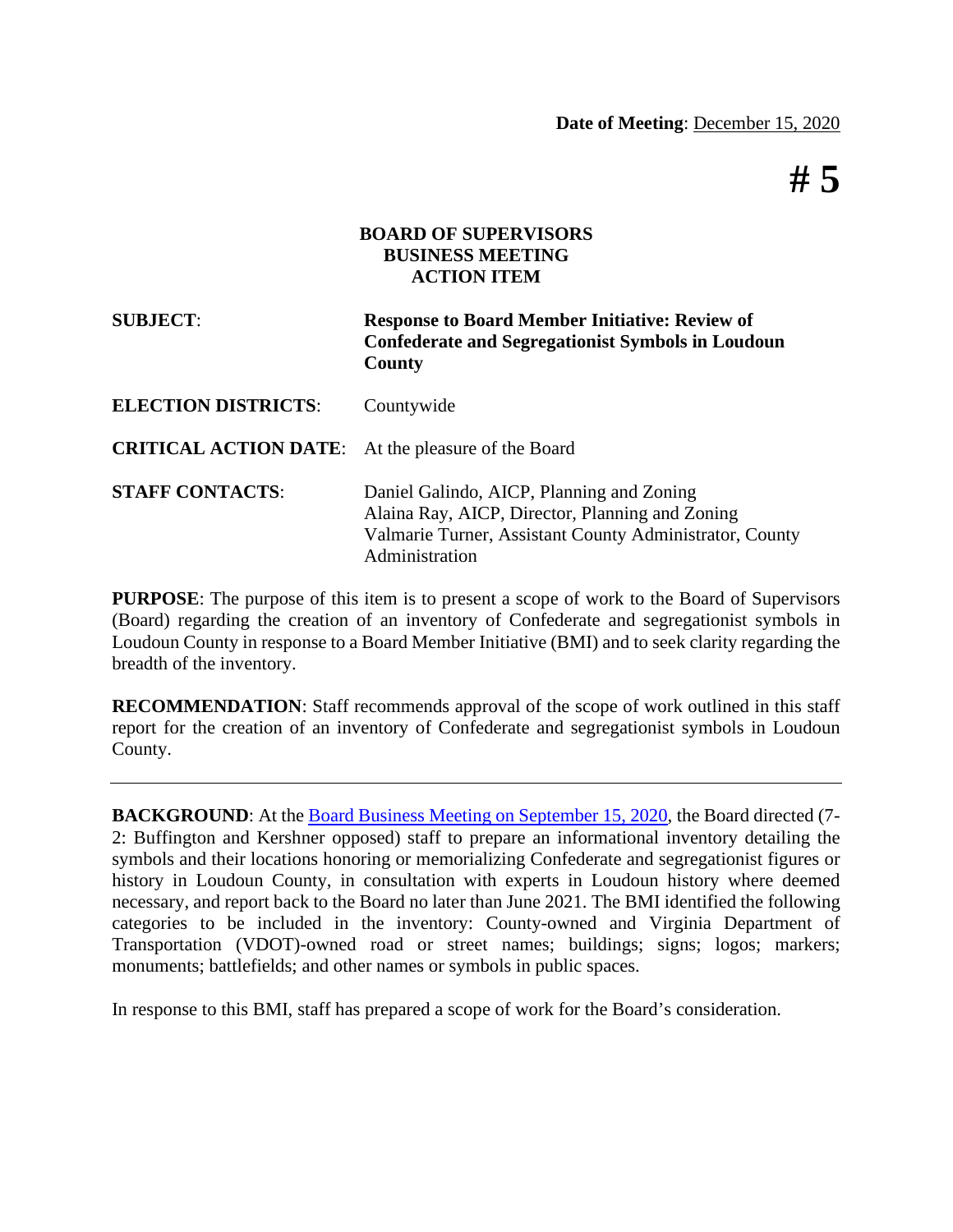**ISSUES**: Staff seeks Board review and endorsement of staff's recommendations for the establishment of parameters for the work plan and following issues: the method for development of the inventory, the types of items to be inventoried, the information provided within the inventory, and a project timeline.

## Development of Inventory

The Board's motion initiating the BMI directed staff to prepare an informational inventory as discussed above. A multi-departmental staff team currently including staff from the Department of Planning and Zoning, Department of Transportation and Capital Infrastructure, and Office of Mapping and Geographic Information has been established to pursue this work. However, the expansive geography of Loudoun County, combined with Loudoun's complex history from the Civil War through desegregation, necessitates enlisting the assistance of outside resources to thoroughly inventory all possible Confederate and segregationist symbols across the County. As such, staff proposes to develop the list of items to be included on the inventory with assistance from the public via: (1) submissions by members of the public, and (2) meetings between County staff and subject matter experts. Such subject matter experts could include but would not be limited to members of the: Heritage Commission, Black History Committee of the Friends of Thomas Balch Library, Loudoun Branch of the National Association for the Advancement of Colored People (NAACP), Loudoun Museum, and Loudoun County Preservation and Conservation Coalition. Leveraging the assistance of the public and subject matter experts allows numerous knowledgeable members of the Loudoun community to supplement staff's efforts and will enable the creation of the most expansive list of items possible in a short timeframe.

## Items to be Inventoried

As noted in the original motion initiating the BMI, the inventory to be created will include Countyowned and VDOT-owned road or street names, buildings, signs, logos, markers, monuments, battlefields, and other names or symbols in public spaces honoring or memorializing Confederate and segregationist figures or history in Loudoun County. Staff recommends the Board further support the following parameters to be used by staff to determine whether an item should be included in the inventory:

- The Board has authority to directly rename the inventoried item, or the Board has significant influence with the entity responsible for renaming the inventoried item. Practically, this will limit the inventory to public or quasi-public items. Private businesses, private organizations, private roads, and religious organizations would be among the types of items not included in the inventory if this parameter is accepted.
- Schools and school mascots will not be included in the inventory as Loudoun County Public Schools (LCPS) is currently conducting an independent review of these items. LCPS already announced the 'Captains' as Loudoun County High School's new mascot on September 3, 2020, and further research on school mascots is not being recommended by LCPS staff as no other mascots have been identified as being affiliated with the Confederacy. Research on school names for all schools not previously researched in a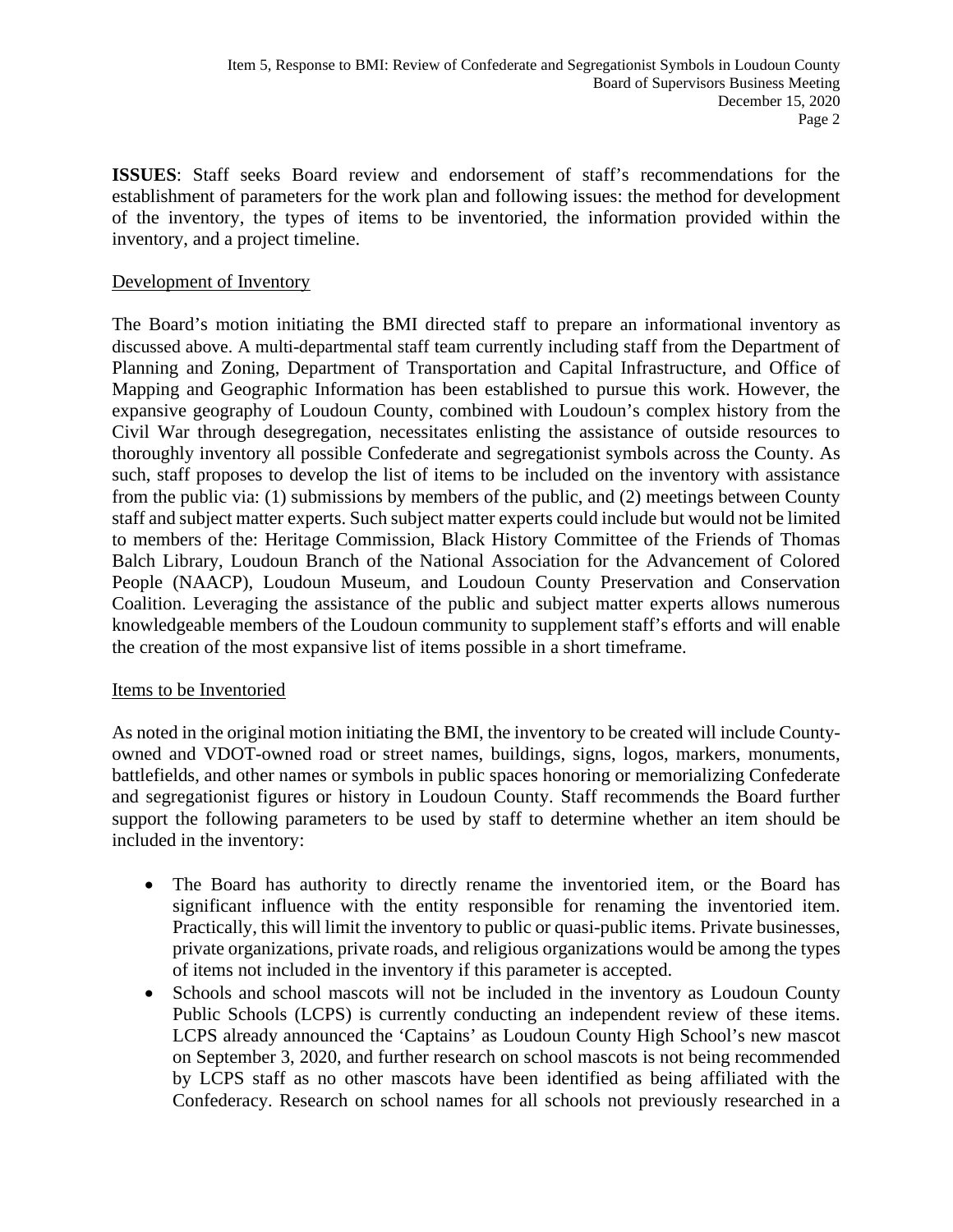school naming process and/or other historical evaluation will be conducted by LCPS' contracted consultant and is anticipated to conclude by December 2021.

• The item is named for: (1) a Confederate leader, (2) the Confederate cause, or (3) individuals or movements that promoted and implemented racial segregation laws in Virginia during the eras of Jim Crow (1896-1965) and Massive Resistance to desegregation (1954-1959) in Virginia. These three categories are consistent with LCPS' review of school names are not intended to place limits on historical era or origin (Jim Crow, Massive Resistance, Confederate, etc.) regarding inclusion in the inventory.

As an example of items that would fall within these parameters, US Route 50 is known in Loudoun County as both John Mosby Highway and Lee Jackson Highway, named for Robert E. Lee and Stonewall Jackson. All three of these men were Confederate leaders, and the Board has significant influence with the Virginia Department of Transportation and the Commonwealth Transportation Board that the Board would work with to rename the highway, if desired.

# Inventory Content

For every item included in the inventory, staff proposes to include the following information:

- Name of Item
- Location
- Date of Creation/Erection/Naming
- Entity that Controls Item/Name
- Description
- Photograph

Staff proposes to limit the amount of information in the inventory to the data points listed above, with no significant research conducted on any specific item prior to Board presentation other than cursory filtering and organization by staff. Once the inventory has been presented to the Board for review, staff could conduct additional research on specific items based on Board direction.

## Timeline

In order to fulfill the scope of work outlined above and report back to the Board no later than June 2021, staff proposes the following timeline for the creation of the informational inventory of Confederate and segregationist symbols in Loudoun County:

## *December 2020 – February 2021*

- Development of a public information campaign notifying the general public to submit possible symbols through Loudoun.gov.
- Development of public submission tool likely a map-based submission tool as previously used for the collection of cemetery information.